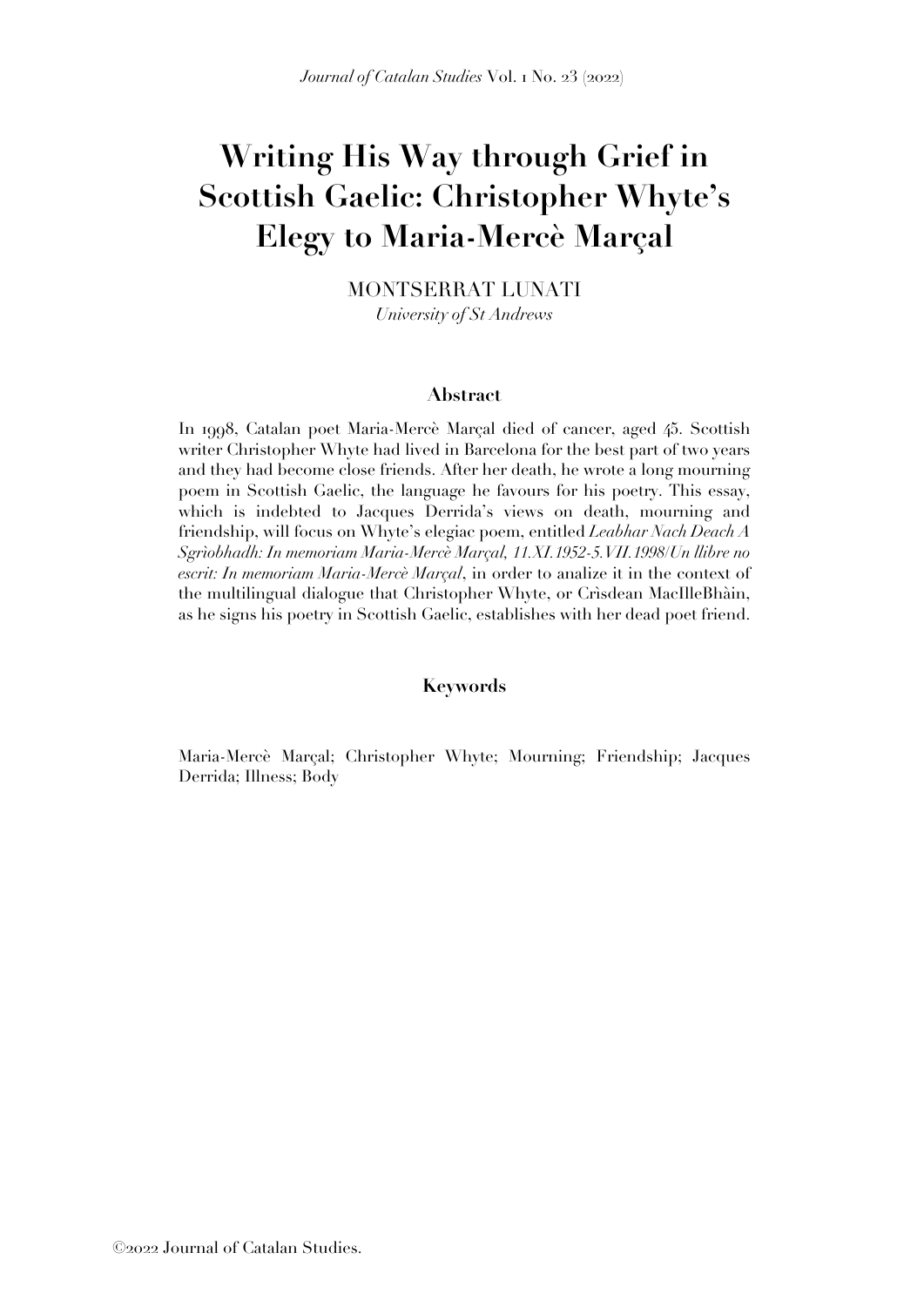# **Writing His Way through Grief in Scottish Gaelic: Christopher Whyte's Elegy to Maria-Mercè Marçal**

MONTSERRAT LUNATI *University of St Andrews*

#### **Introduction**

In these disorderly, out-of-joint times, when far-right political parties encourage the suppression of all languages other than Spanish in the campaign leading up to the first and second 2019 Spanish general elections; when advanced models of schooling are maliciously questioned regarding the use of so-called minority languages; the media in Catalan are threatened on all fronts amid an atmosphere of unforgiving repression by the Spanish State against those who dare to imagine Catalonia as an independent Republic; Christopher Whyte exemplifies how an open-minded, multilingual, tolerant approach to languages and cultures is not only extremely productive, but also, I would dare to say, the most ethical of positions. A poet, novelist, translator and scholar (at La Sapienza, in Rome, first, and then at the Universities of Edinburgh and Glasgow), Whyte was one of the first academics to argue that issues of gender and sexuality, often knotted with perceptions of nationhood, had to be taken into account when entering the traditionally male-dominated territory of Scottish literature. He also claimed that it was necessary "to reroute, or at least diversify" (Whyte 1995, xvii) the approach to writings by canonical Scottish figures such as Walter Scott, Robert Burns, the eighteenth-century poet author of the popular *Auld Lang Syne*, and others.

Conversant in several languages, including Catalan, as he spent the better part of two years living in Barcelona, Glasgow-born Whyte writes his novels in English and his poetry in Scottish Gaelic (under the name of Crìsdean MacIlleBhàin); his translations as well as his critical and scholarly work, however, are not limited to these two languages. He has translated Pasolini, Rilke and Marina Tsvetaeva into English. In 1997, for an issue of *Champan* magazine (no. 88) devoted to Catalan literature (*Window on Catalonia*), he translated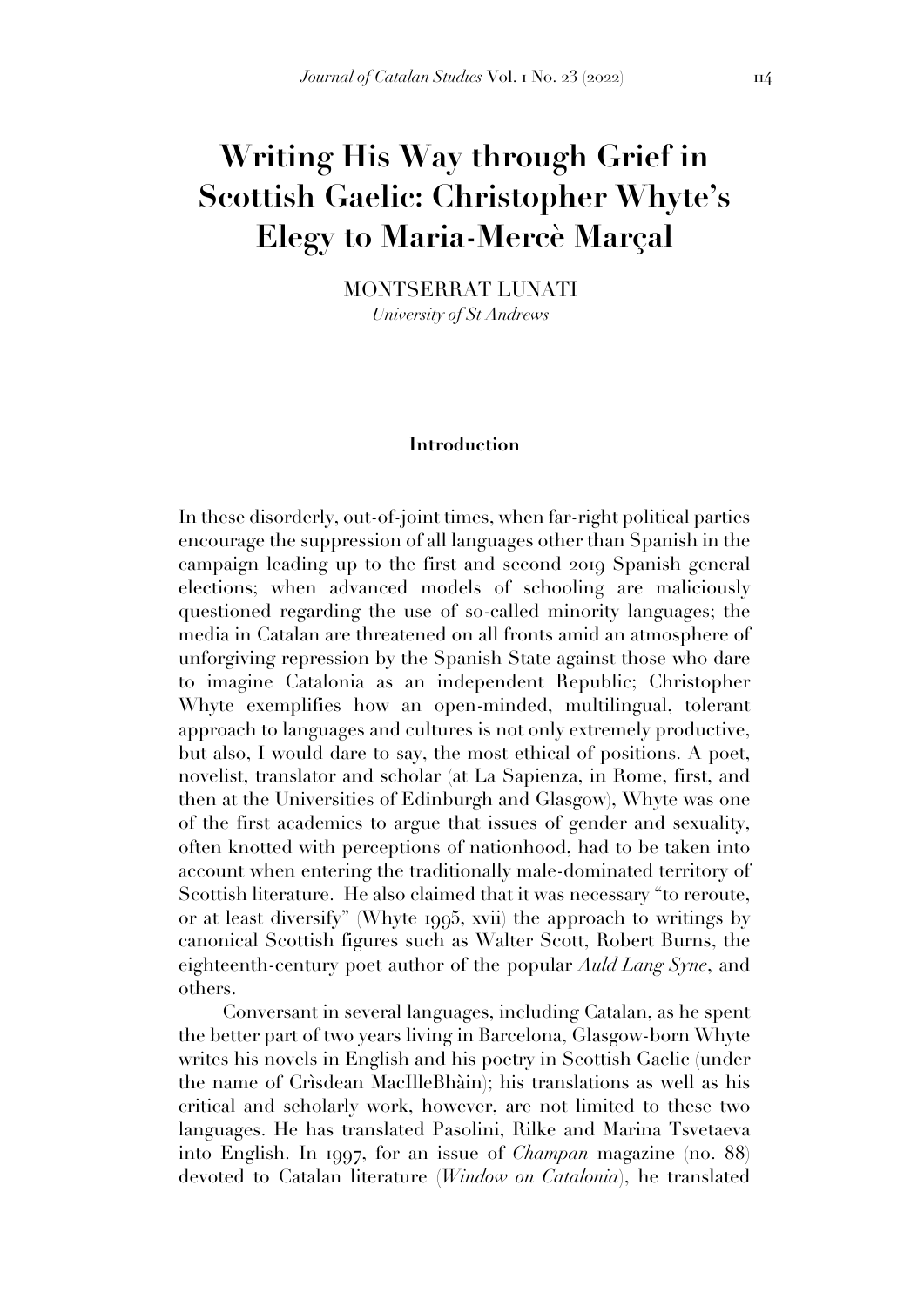into English short stories by Quim Monzó and Sergi Pàmies, as well as poems by Narcís Comadira, Gabriel Ferrater, and, Maria-Mercè Marçal, specifically *La germana, l'estrangera.* Whyte's way into writing poetry in Scottish Gaelic was via translation (Whyte 2002, 67): in the 1980s he produced versions in Gaelic of Konstantinos Cavafis, Yannis Ritsos, Tin Ujević, Eduard Mörike, Marina Tsvetaeva and Anna Akhmataova. In 1985, he translated into Italian from the original Gaelic the Scottish poet Sorley MacLean. It was only after this intensive training in multilingual translation, that he began to write his own poems in Scottish Gaelic and, in 1987, publishing them in *Gairn*, a Gaelic-only magazine (Whyte 2002, 67, 69). Six collections of poems have followed. The first, *Uirsgeul* [Myth], appeared in 1991 with facing-page English translations, but the next one, from 2002, was exclusively in Gaelic: *An Tràth Duilich* [*The Difficult Time*], which is a collection focused mostly on Whyte's adolescence. *Dealbh Athar* [*Father's Image*], from 2009, comprises a painful memory of the sexual abuse he suffered at the hands of his father and has been translated into Irish by Gréagóir Ó Dúill. In Whyte's fourth poetic collection, *Bho Leabhar-Latha Maria Malibran* [*From the Diary of Maria Malibran*], published with translations into English by various hands, also from 2009, the poetic subject is a 19th-century opera singer who recalls her life and her experiences of sexual abuse. In the epilogue, the author advocates writing in Gaelic on subjects that are not strictly related to what may be perceived as "Gaelic issues." *An Daolag Shìonach* [*A Chinese Beetle*], from 2014, is in Gaelic only. Whyte's latest collection, *Ceum air cheum [Step by Step]* (2018), includes twelve long poems, most of them translated into English by the Gaelic poet Niall O'Gallagher, who also has translated into Scots a poem about Whyte's mother, and four other poems translated into English by Whyte himself. Now based in Budapest and Venice, Whyte continues to translate Rilke and Tsvetaeva into English and has published Gaelic poems in several anthologies of Scottish authors with translations into English and Scots by O'Gallagher. Whyte is also the author of four novels in English: *Euphemia MacFarrigle* and the *Laughing Virgin* (1995), *The Warlock of Strathearn* (1997), *The Gay Decameron (*1998) and *The Cloud Machinery*  $(2000).$ <sup>1</sup>

The text that I shall explore in what follows is a long poem, a requiem in words, divided into six sections and entitled *Leabhar Nach Deach A Sgrìobhadh: In memoriam Maria-Mercè Marçal, 11.XI.1952- 5.VII.1998*, or, in the version translated into Catalan by Francesc Parcerisas and Jaume Subirana: *Un llibre no escrit: In memoriam Maria-*

<sup>1</sup> For more details of Whyte's publications and translations, see his comprehensive website http://www.christopherwhyte.com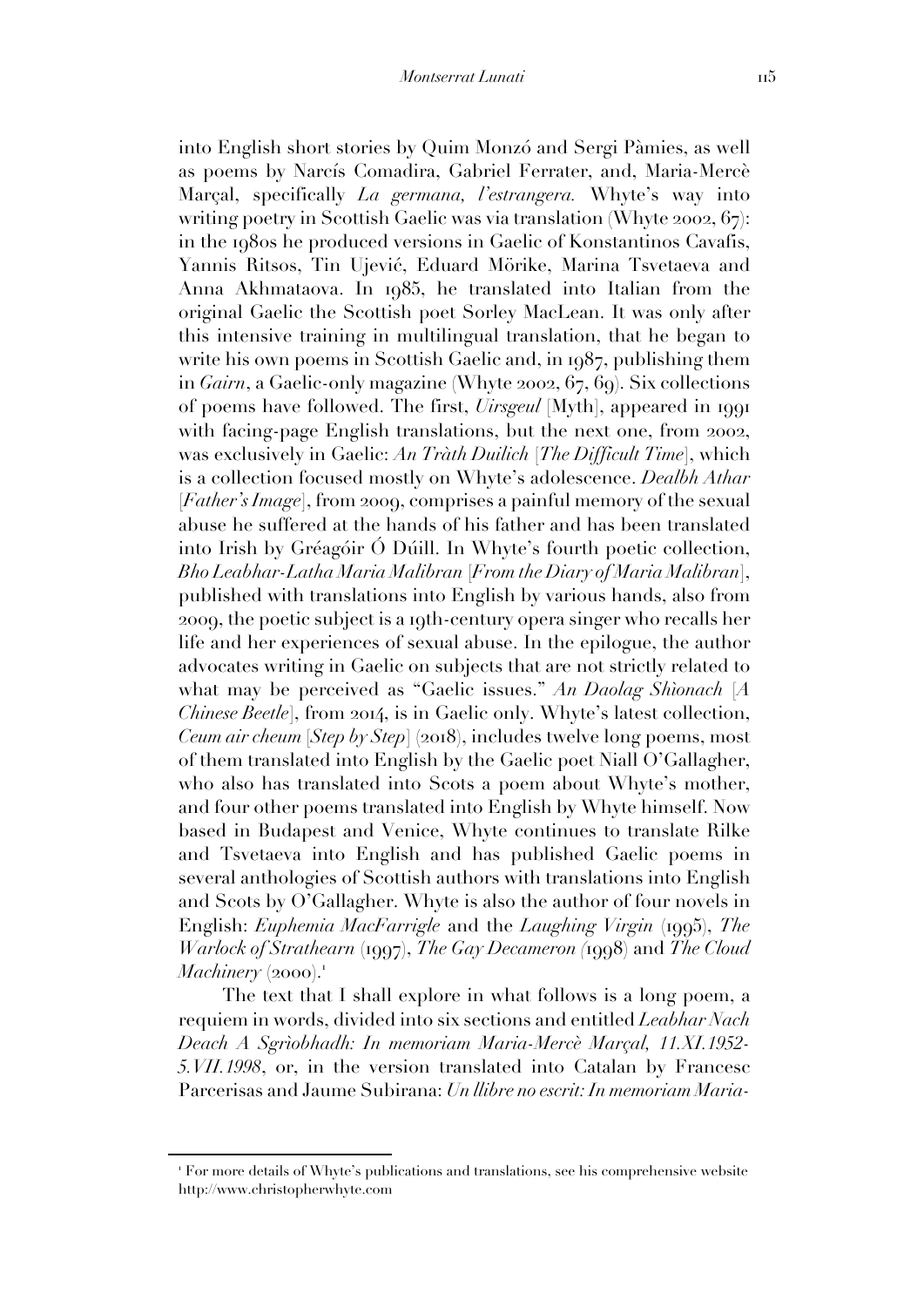*Mercè Marçal, 11.XI.1952-5.VII.1998* (Whyte 2005, 352–59)*.* <sup>2</sup> Whyte wrote the poem in Scottish Gaelic shortly after Marçal's death from cancer at the age of 45. In my reading, I will move along three distinctive axes which make the poem unique, addressing the particularities of each axis although I am well aware that all three function as threads that criss-cross the poem and establish rhizomatic alliances with each another.

First, I will consider the reasons behind Whyte's decision *not* to translate his own poetry from Scottish Gaelic into English. In doing so, I will take into account the poet's views on self-translation (Whyte 2002, 64–71). Secondly, I will read *Un llibre no escrit* as a text of mourning. I regard mourning as one of the main narratives of our times, a discursive approach to the perception of what we call reality that illuminates crucial aspects of it, blurs the boundaries between the private and the social; relating death to life, history and memory, intimately and unavoidably. Catalan philosopher Joan-Carles Mèlich believes the human condition to be elegiac (Mèlich 2017), and Whyte's poem reminds us precisely of that, not only through its focus on the death of a loved one but also through its refusal to engage in metaphysics.

In order to read this long poem as a text of mourning, I cannot ignore Freud's 1917 definition of mourning and melancholia (Freud 1991, 251–68) as private processes of introjection: mourning being a dynamic way of getting over a painful loss and melancholia, a pathological attachment to loss. However, I am more interested in the wider ethical dimensions to mourning and melancholia highlighted by some post-Freudian scholars who take on board Freud's references to mourning and the self in such later writings as *The Ego and the Id*, in which he expresses "doubts regarding the possibility of a successful mourning without residue" (Ricciardi 2003, 33). Sarah Ahmed, for instance, in *The Politics of Emotion*, understands "the complexity of grief as a psycho-social process of coming to terms with loss" (Ahmed 2004, 159). Discourses of mourning, even if they appear to be intensely private, are knotted with social, political, historical and, ultimately, ethical implications.

A powerful example of the multidirectional charge of grief and of how the textuality of loss (in any form or medium) makes public, hence socially relevant, the privacy of affect and desolation is the visual poem "Elegia al Che," written by Catalan avant-garde poet Joan Brossa shortly after Ernesto Che Guevara's death in October

<sup>2</sup> Both Parcerisas and Subirana contributed to the translation with Whyte's input. There is also a translation into English by Sally Evans (Whyte 2009, 99–109). The poem was first published in the Irish journal *Comhar* 63:3, 10–11. The Catalan translation was published as a *plaquette* by Cafè Central in 2005. In the same year, it was included in Sam Abrams, ed., *La mirada estrangera*, Barcelona, Proa, 352–59.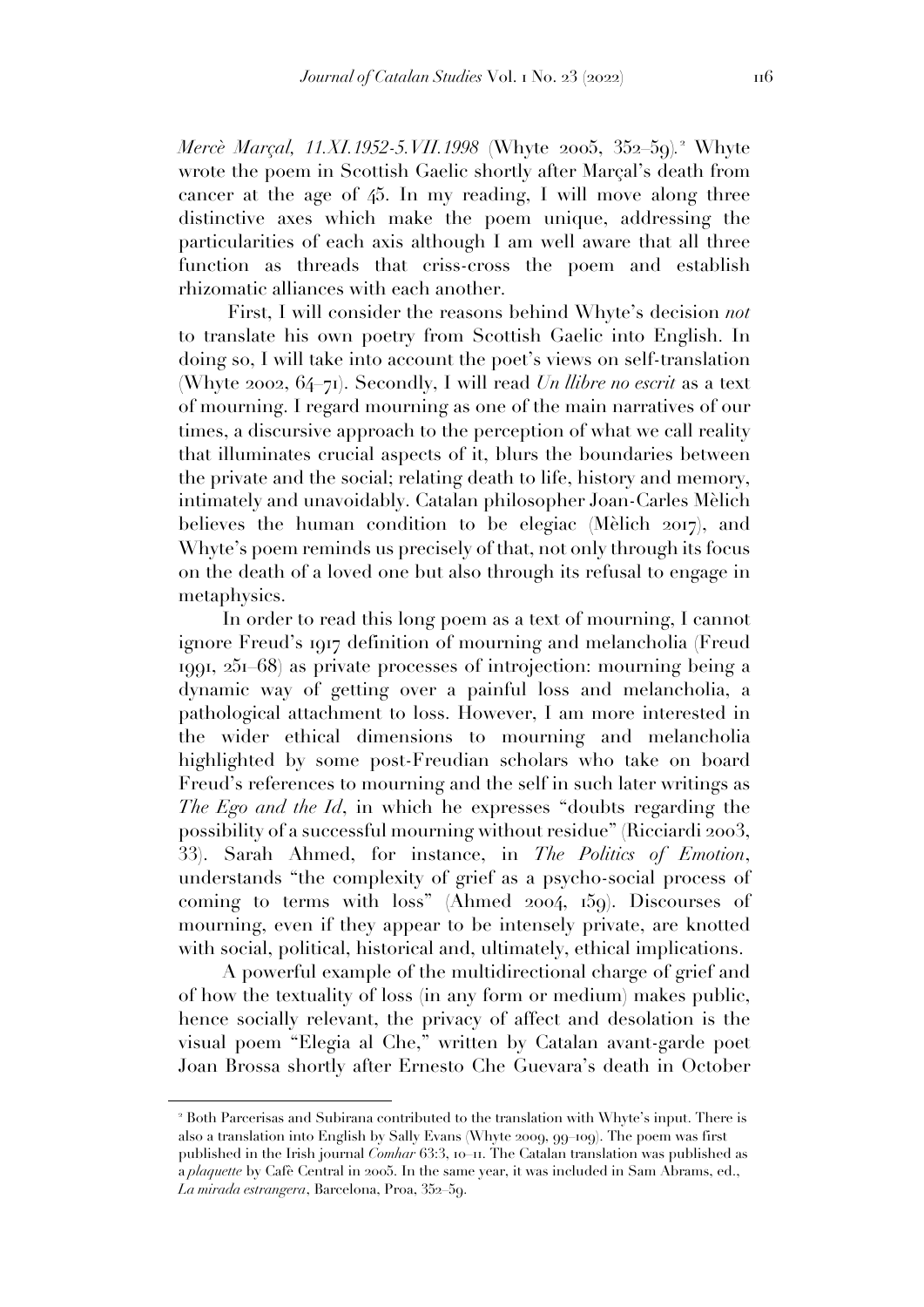1967. The alphabet without the C, the H and the E speaks volumes about the devastation Che's loss represented for Brossa and for others: how can one carry on writing, thinking, living without them, without him? Brossa's silencing of these three letters is simultaneously deafening because it signals the burning presence of absence and the ensuing understanding and sharing of textual loss. In *Precarious Life* (2004), Judith Butler suggests that mourning implies a social "we" rather than a solitary or solipsistic "I":

What grief displays [...] is the thrall in which our relations with others hold us in ways that we cannot always recount or explain, in ways that often interrupt the self-conscious account of ourselves we might try to provide, in ways that challenge the very notion of ourselves as autonomous and in control.

 $(2004, 23)$ 

Mavis Gallant once wrote: "Memory […] is inseparable from language" (2004). Indeed, memory is a meaningful and complex ingredient in Christopher Whyte's poem as mourning is felt both before unavoidable death and afterwards, as a poignant part of remembrance. Moreover, the ill body and its fluctuating qualities inscribe their presence with words that do not elude but rather chronicle the intractable aspects of Marçal's illness. In *Losing the Dead: A Family Memoir*, Lisa Appignanesi (2000, 6) asserts that "[m]emory is an emotional climate, a thick set of sights and smells and sounds and imprinted attitudes which can pollute as well as clarify." Likewise, the visual elements in Christopher Whyte's poem suggest a very sensorial, almost tactile, attentiveness to the texture of flesh, to the materiality and embodiment of the subject that recalls the haptic cinematic quality that Laura U. Marks (2000) has identified in what she calls "the skin of film." The poem places the addressee, the female poet, close to death, in a Deleuzian in-between position, the in-betweenness of being mortal, heightened by the implacability of a lethal illness. What the poem has in common with other European narratives of grieving published in the last few years will also be part of my reflections, and I consider Derrida's ideas of friendship, the self, and the dead other in conjunction with mourning.

I would also like to emphasize the significance of the fact that the poem was written by a gay poet and addressed to a lesbian poet, two writers who stand for their times, well-known not only because they have no qualms about acknowledging the political dimension of their sexual orientation, but also, as already indicated, because of the languages they use: Scottish Gaelic and Catalan, one Celtic and the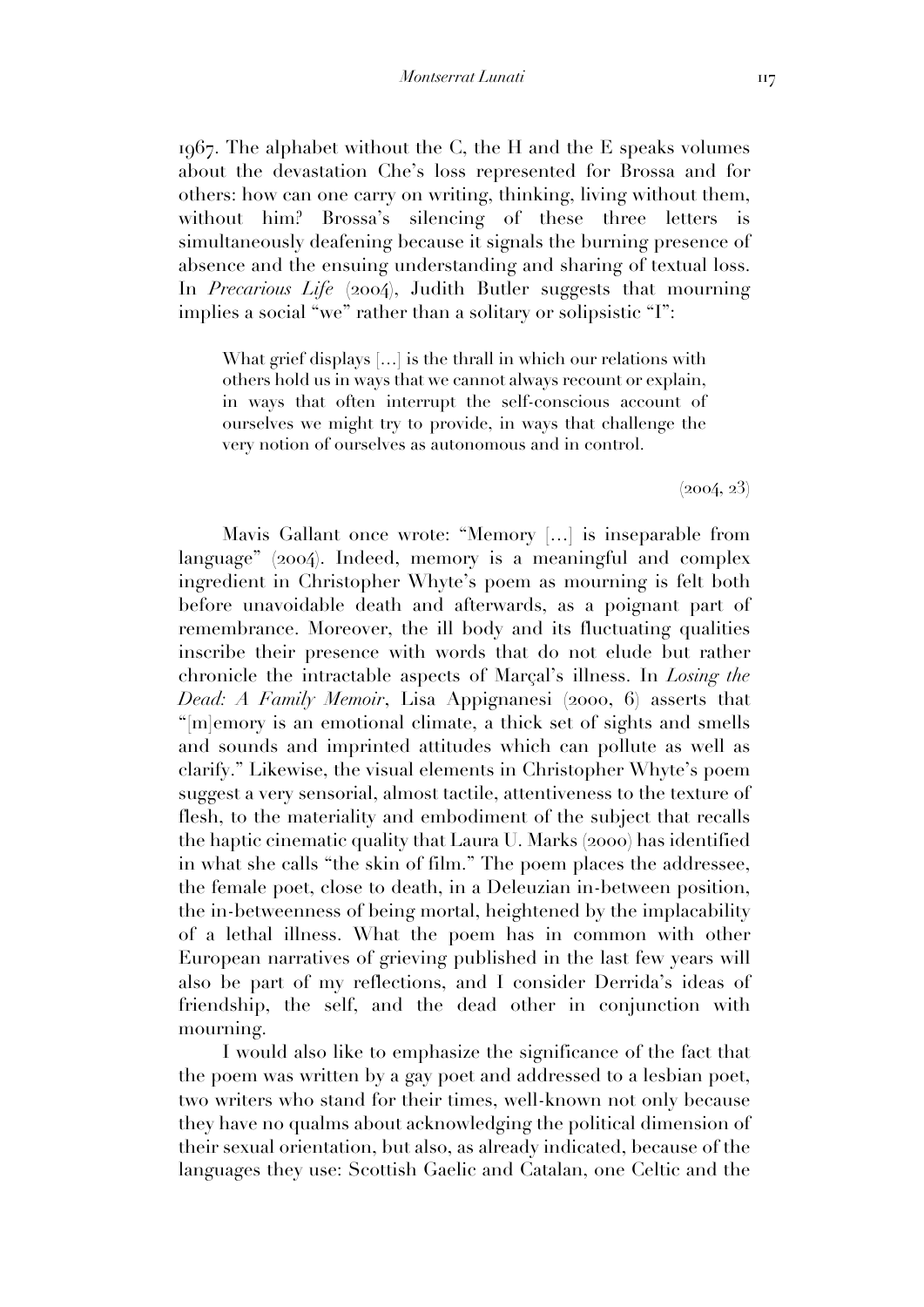other Romance, but both politically repressed and socially marginalized during specific periods of their histories, languages to which these two "double outsiders" have made an outstanding poetic contribution.

## **Against Self-Translation**

Christopher Whyte (2002, 67) claims that when he has been asked to translate his poems into English, he has done so "under duress. It has never been done with either pleasure or satisfaction," and he has always tried "to let as long an interval as possible elapse between writing a text and translating it":

Self-translation for me has been an activity without content, voided of all rich echoes and interchanges I have so far attributed to the practice of translation. It is almost a question of voiding the poem of its content, which may, indeed, be the language in which it was written.

(Whyte 2002, 68)

He emphasizes that:

[i]f translation is about crossing barriers, contaminating one language with the experience and the rhythms of another, selftranslation occurs in situations of exile or of crude subjugation, where one language is attempting to take the place of another.

(Whyte  $2002, 69$ )

Whyte questions "the hurry to get whatever is written in Gaelic published in English as soon as possible" and his explanation for such hurriedness is clear: "what matters is to dispense with the Gaelic text, to render it superfluous" (Whyte 2002, 69). As Wilson McLeod (cited by Whyte 2002, 69–70) says, the facing-page translations have "serious consequences," inasmuch as the "the two texts can be seen as two distinct and different compositions, two 'originals' of essentially identical legitimacy and importance," when, in fact, one is dependent on the other. Whyte sees Gaelic Sorley MacLean's English translations of his own Gaelic poems as "grimly haunting doubles from which his Gaelic poems no longer have any hope of being prised free," and which may even distort the reception of his work as a whole (Whyte 2002, 70); this sense of haunting doubleness stems from the fact that self-translations are interpretations that may limit the "many resonances of the text, effectively telling us what it means, with an authority which we are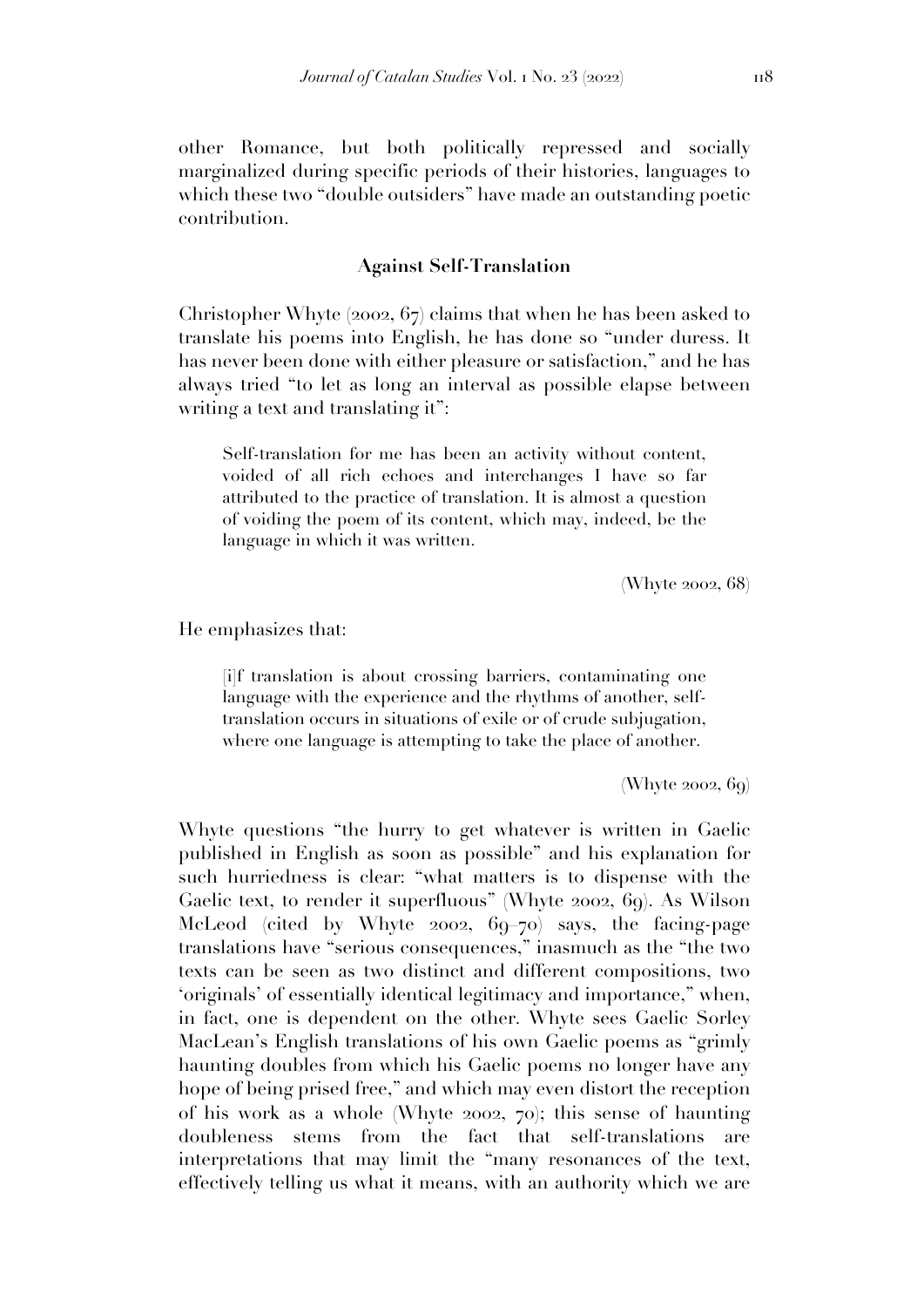powerless to controvert, because their source is the author." When commenting on the translations into English in a book of essays about MacLean (Ross-Hendry 1986), he complains about the editors' failure to indicate which contributors had access to the Gaelic originals and which did not. Outspoken against "the intellectual class in Scotland" who refuse to "acquire basic literacy in Gaelic," Whyte writes:

I cannot conceive how it is possible to write with real authority and understanding of Scottish history and culture in total ignorance of Gaelic, or, at the very least, without pointing to that space as a crucial one to which the person writing has no access. To claim anything else is a lie, which relies for its perpetuation on collusive silence. It is a silence I, at any rate, will not agree to observe.

(Whyte 2002, 70–71)

In his book of essays on translation, Francesc Parcerisas recalls a conversation in Aberyswith with the English poet R. S. Thomas, a great advocate for the Welsh language, about a promising Welsh poet who, after producing a good book, was in a hurry to translate it into English and to publish it in both languages almost simultaneously. He should have let the Welsh original collection run its course, argued Thomas, allowing it to take its place within previous and current Welsh literature. Once translated into English, Thomas insisted, those who will read the work in English, even the Welsh who will read it in English, will never appreciate its contribution to Welsh poetry (Parcerisas 2013, 98), a reflection that, no doubt, Christopher Whyte would easily understand.

### **Narrative of Life, Narrative of Loss**

It is of note that several narratives of loss deal not just with the death of a loved one and its effects, such as the bewilderment at the realization that life goes on regardless of one's feelings of loneliness, the painful void that ensues or the raw grief that can easily last years, but also with other issues that at first do not appear to have much to do with mourning, issues that nevertheless help structure and inscribe a discourse which otherwise might prove impossible to articulate. It is as though these narratives of mourning needed a fulcrum to unfold and to shift the readers' attention away from the sadness, if only momentarily. In *H is for Hawk*, a book by Helen McDonald published in 2014, a narrator struck by grief after her father's death, resorts to falconry while trying to come to terms with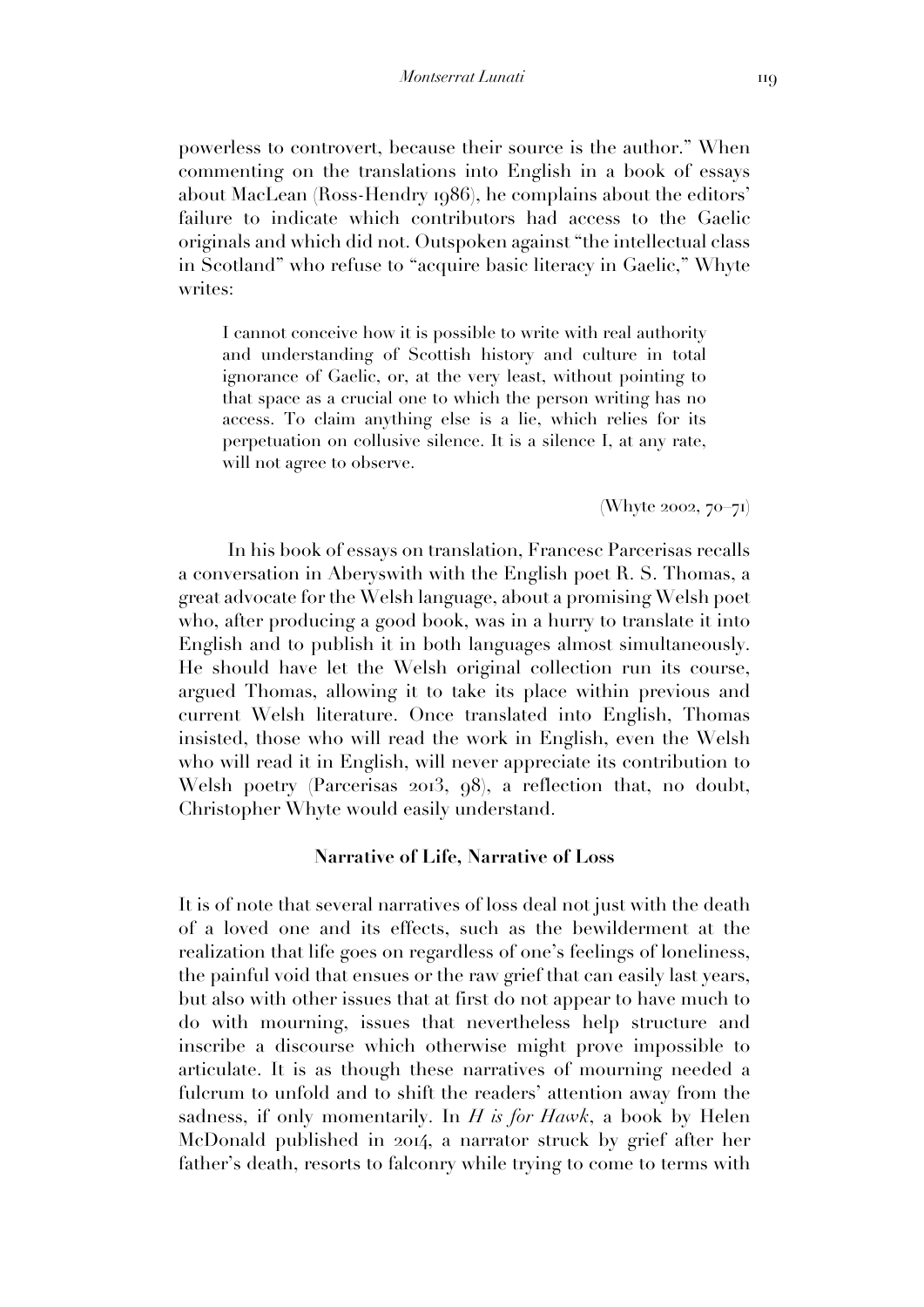her father's absence: the time-consuming process of taming Mabel, a goshawk from a Scottish quayside she takes to Cambridge, where she lives, parallels the long process of mourning. In Julian Barnes's *Levels of Life* (2013), it is the history and curiosity of aerostatic balloons which eases the reader into the heart-breaking chronicle of Barnes's wife Pat Kavannah's illness and subsequent death. In Max Porter's *Grief is the Thing with Feathers* (2015), a male narrator, a recently widowed father of two boys who is writing a book on Ted Hughes, uses the motif of the crow, a recurrent image in Hughes's work, to provide the mourning narrative with a focus around which pain can be put into words. And when Rosa Montero wrote about the grief she experienced over her husband's death, she relied heavily on the diary Marie Curie wrote after the sudden death of Pierre Curie, a text which becomes so intertwined with Montero's that even its title, *La ridícula idea de no volver a verte* (2013), comes from Marie Curie's diary (Montero 2013, 25). The poem that Christopher Whyte wrote in Scottish Gaelic in the aftermath of Maria-Mercè Marçal's death follows a similar pattern: here, in the form of conversations the poetic subject remembers having had in Barcelona with his friend on two separate occasions. On the first one, she is already very ill but still hopeful that she will be spared an imminent death. Chatting over lunch, Maria-Mercè tells Whyte about a novel she wants to write, one in which the characters find themselves bereft of the woman who had brought them together, a woman who has died in a fire at a camping site. Marçal never had the time to write her novel about a loving dead woman and the void she leaves behind, which is the subject of the conversation between the two writers, and which nonetheless crops up in a number of his verses. The ghostly, never-written book plays a role similar to that of McDonald's goshawk, Porter's crow, Barnes's aerostatic balloons and Curie's diary in Montero's book. However, in Whyte's long poem, the fact that the poetic subject and his addressee, the poet who will die soon, are both writers makes the motif of the unwritten book, its play of absence and silence, particularly poignant:

Vas dir-me que estaves preparant una altra novel·la però que encara no en volies parlar. I, això no obstant, tan aviat com ens van haver posat les estovalles vas començar: 'Potser recordes, de l'estiu passat, un accident als Pirineus…  $[...]$ La meva novel·la començarà amb una dona que mor allà, al càmping, i tractarà dels que ella deixa enrere. […]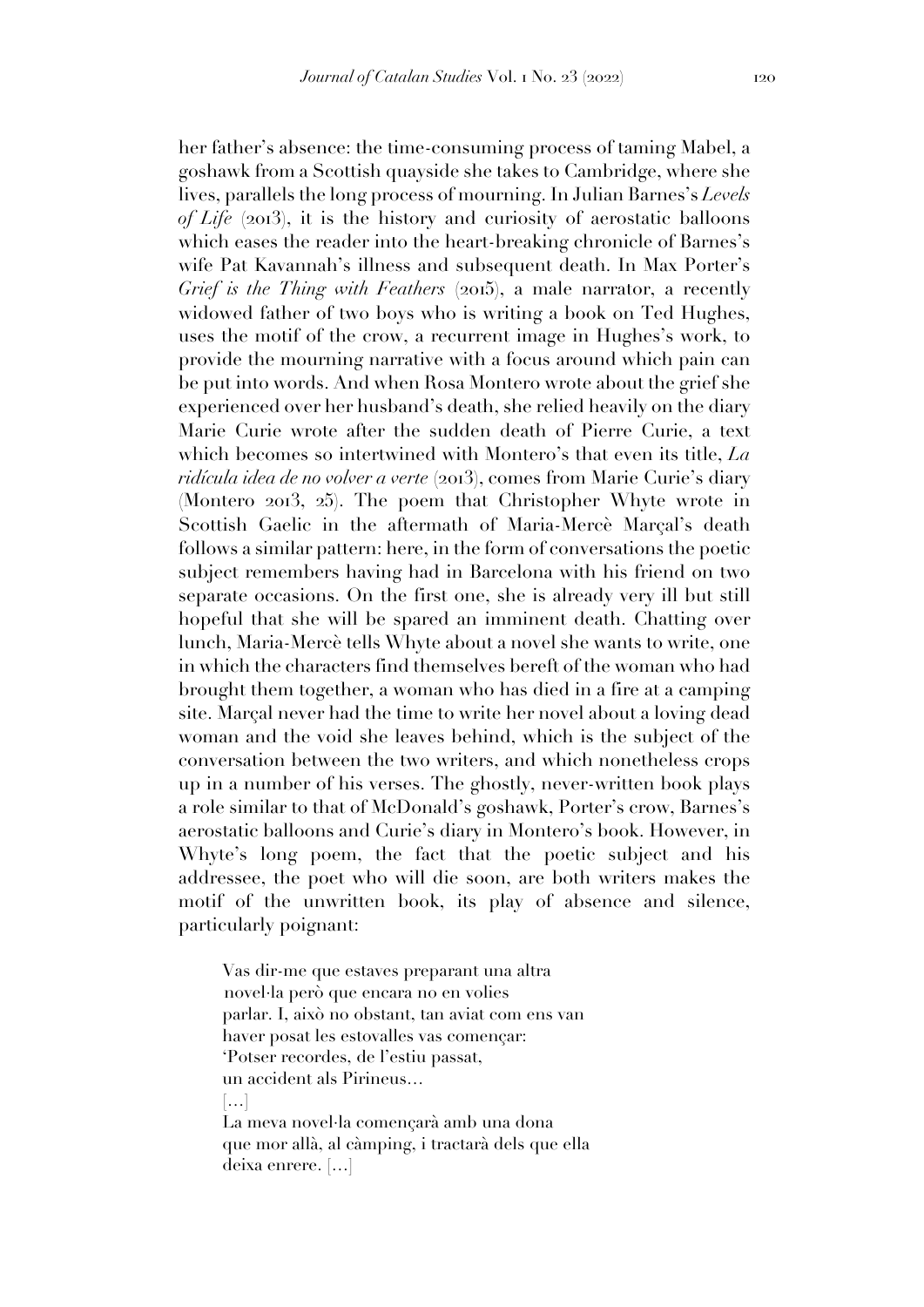(Whyte 2005, 354-55)

And she takes over the narration: "La meva novel·la començarà amb una dona …" (Whyte 2005, 355). She clings to the project as if trying to preserve not just a good life, now so precarious, but also a future life for her impossible book. The mourning subject reflects:

[...] Tot i que els llibres no es fan amb la vida que vivim, sinó amb totes les vides que haurien pogut ser la nostra i no ho han estat. Una història enllestida és un objecte que se'ns escapa de les mans i cau al fons d'un estany: visible sota l'aigua ondulada, brillant, inabastable, nostre i així i tot ja no és nostre, diferent, i alhora el mateix. […] Estaves tan a prop de la mort, vaig pensar, que havies trobat la manera de posar la teva pròpia mort al bessó de la nou de la història!

(Whyte 2005, 355)

As in Jordi Puntí's short story "Vertical" (2017, 13–31), in which a man mourns his dead partner by incessantly walking along the streets and through the places they had shared when she was still alive, in Whyte's poem, Barcelona's urban spaces frame the mournful disposition of the poetic subject and help locate the memories of the two meetings which heighten the unsentimental yet strongly felt grief. The first section of the poem, which sets the scene, runs as follows:

No podies portar amb tu el gosset, pobra criatura que et feia feliç de bon matí quan es despertava al cabàs amb aquella mena de dansa d'agraïment al món, com si no cregués que la seva vida anterior hagués acabat, que havia trobat una llar, recer i menjar. Mentre caminàvem, mentre intentaves explicar-me la teva situació, buscant els mots per expressar allò contra el que t'enfrontaves i que anaves superant, la corretja del gos tota l'estona se t'enredava als peus i, encara que avançaves inestable (no podia veure si el cabell t'havia tornat a créixer, sota el mocador, però tenies la cara com una pàgina que massa mans han passat, o com un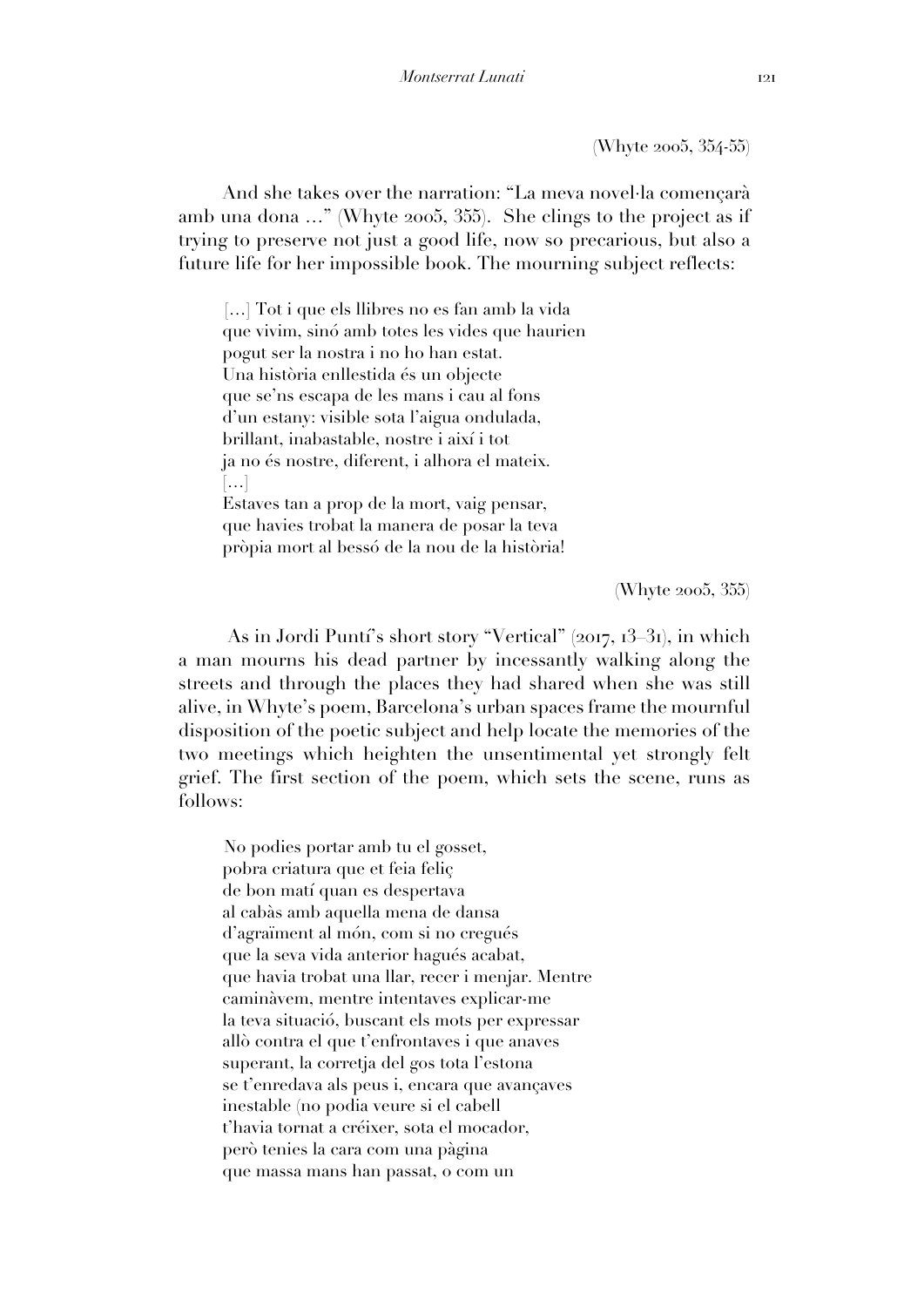text esborrat que ja no es pot llegir), pacientment desenredaves cada nus que ell provocava. Només et vaig veure inquieta quan la corretja es va afluixar i no sabies cap a on s'havia escapolit el gosset.

(Whyte 2005, 353)

A line from a love poem by Jorge Manrique, "Que la muerte anda revuelta/ con mi vida," comes to mind. Life and death, like the puppy's leash, get entangled in the ill body of the poetic subject's friend. It also brings to mind a poem from Marçal's posthumous collection *Raó del cos* (2008) that deals with breast cancer, "Covava l'ou de la mort blanca," where the body of the poetic subject writhes on a trapeze, unable to find any stable ground under her feet:

en el trapezi on em contorsiono amb els meus peus vacil·lants […] agafada a la mà de l'esglai de l'ombra.

(Marçal 2000, 86)

In Whyte's requiem, the devastation of the body, with its "intimations of mortality," reads like a text: the face, indeed the entire body, is a book that too many hands have handled, a tired palimpsest whose words have started to be obliterated, an eroded text. And yet, the woman who does not let death take over her uncertain existence shows no signs of annoyance: "pacientment desenredaves cada nus / que ell provocava." Only the concern for another being, a little dog, is on her mind: "Només et vaig veure inquieta / quan la corretja es va afluixar i no sabies / cap a on s'havia escapolit el gosset" (Whyte 2005, 353).

Illness is here presented as leaving profound traces in the ailing body of the poet who will soon die, "(no podia veure si el cabell / t'havia tornat a créixer, sota el mocador, / però tenies la cara com una pàgina / que massa mans han passat, o com un / text esborrat que ja no es pot llegir)" (Whyte 2005, 353). These bodily signs are noted, registered, as the signs of a cancer which has not yet been identified as such in the first section of the poem. But cancer will be mentioned in the second section, which provides more precise details of the two meetings and which constitutes an account tinged by nostalgia, almost an epiphany, in which the life of the two poet-friends together contrasts painfully with the frailty that accompanies her illness—"the sweetness of life being so perishable," as Dick Bogarde says in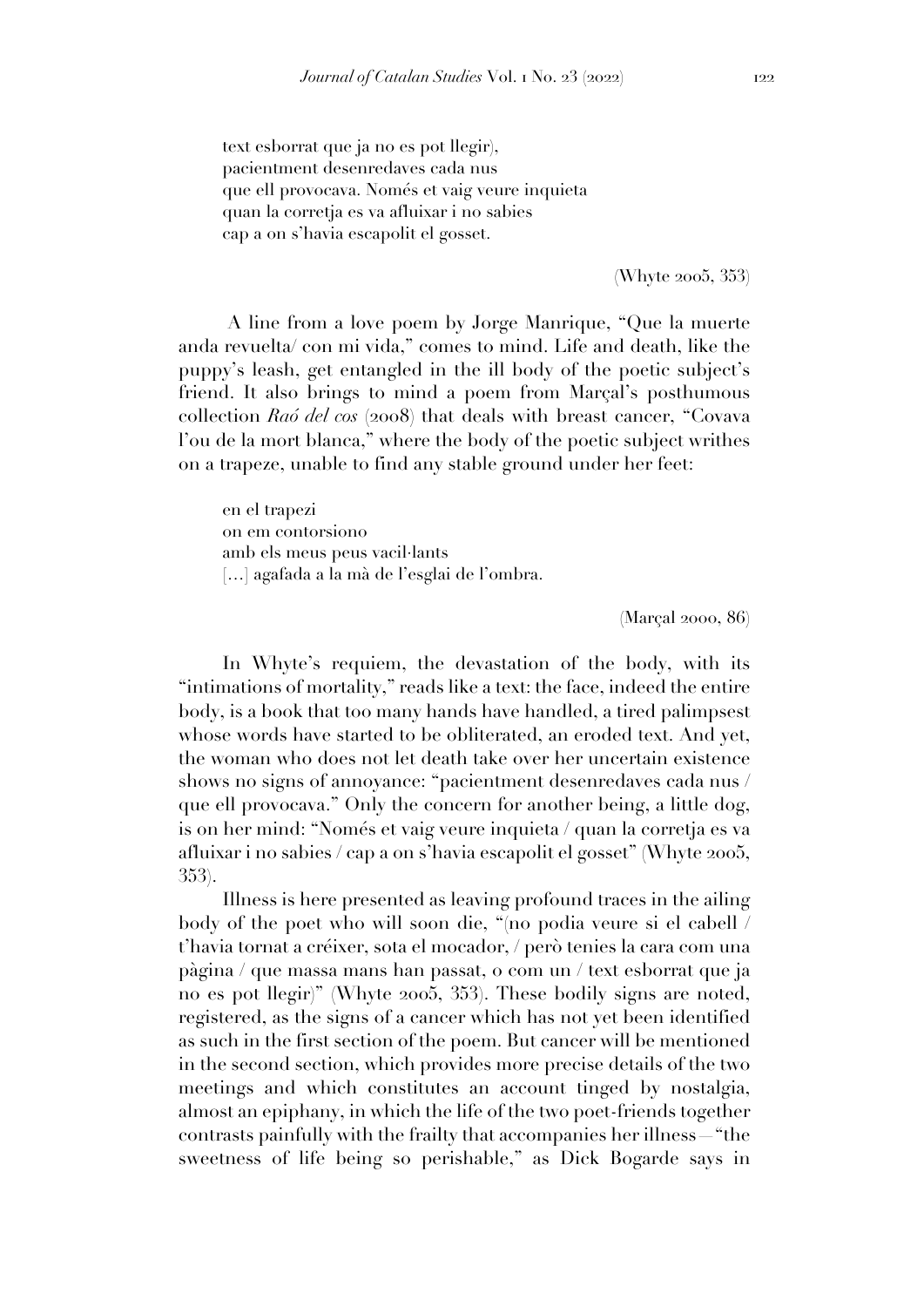Bertrand Tavernier's film *These Foolish Things* [or *Daddy Nostalgie*], with Jane Birkin (1990).

When two friends meet for a second time, Whyte's poetic voice accepts only reluctantly that they will never return *together* to those streets and places in the city that they had made their own:

Fa només tres mesos d'aquella passejada, va ser a la primavera. El sol encara era feble, i era diumenge. Havien fet un parc al voltant d'un edifici que havia estat una estació, hi havia pares que jugaven amb les criatures, que corrien, que s'hi divertien, i jo vaig pensar en un dia ben diferent, el maig anterior. Feia més sol, aquell maig, vam trobar-nos a tocar del carrer de la Princesa i jo vaig dur-te a un restaurant que es deia La lluna plena.

(Whyte 2005, 354)

The restaurant, "La lluna plena," represents a poignant choice for the encounter, the moon being a profusely meaningful symbol in Marçal's poetry, a feminine word rich in intertextual connotations, the sun's subsidiary to which Marçal's poetry grants autonomy. Marçal had commented on her use of the trope of the moon in her first collection *Cau de llunes*:

La lluna serà en aquest llibre i en els immediatament posteriors imatge privilegiada, recurrent i obsessiva, punt de referència lluminós alhora utòpic i atàvic, amb la subversió en pantalla del seu significat tradicionalment subordinat: 'Hi havia una vegada quan la lluna tenia llum pròpia…' podria ser el començament d'un conte.

(Marçal 2004, 185–86)

In one of her poems from *Bruixa de dol* (1979), "La lluna de porcellana," Marçal humanizes the moon, and brings it closer to earth through pathetic fallacy, and the sky and the mundane objects, or things, as Remo Bodei (2015 [2009], 9) would have it, become equals in the symbolic language:

Perquè avui feia el seu ple La lluna se'ns posa a taula. Quin pany de cel de quadrets de cuina les estovalles!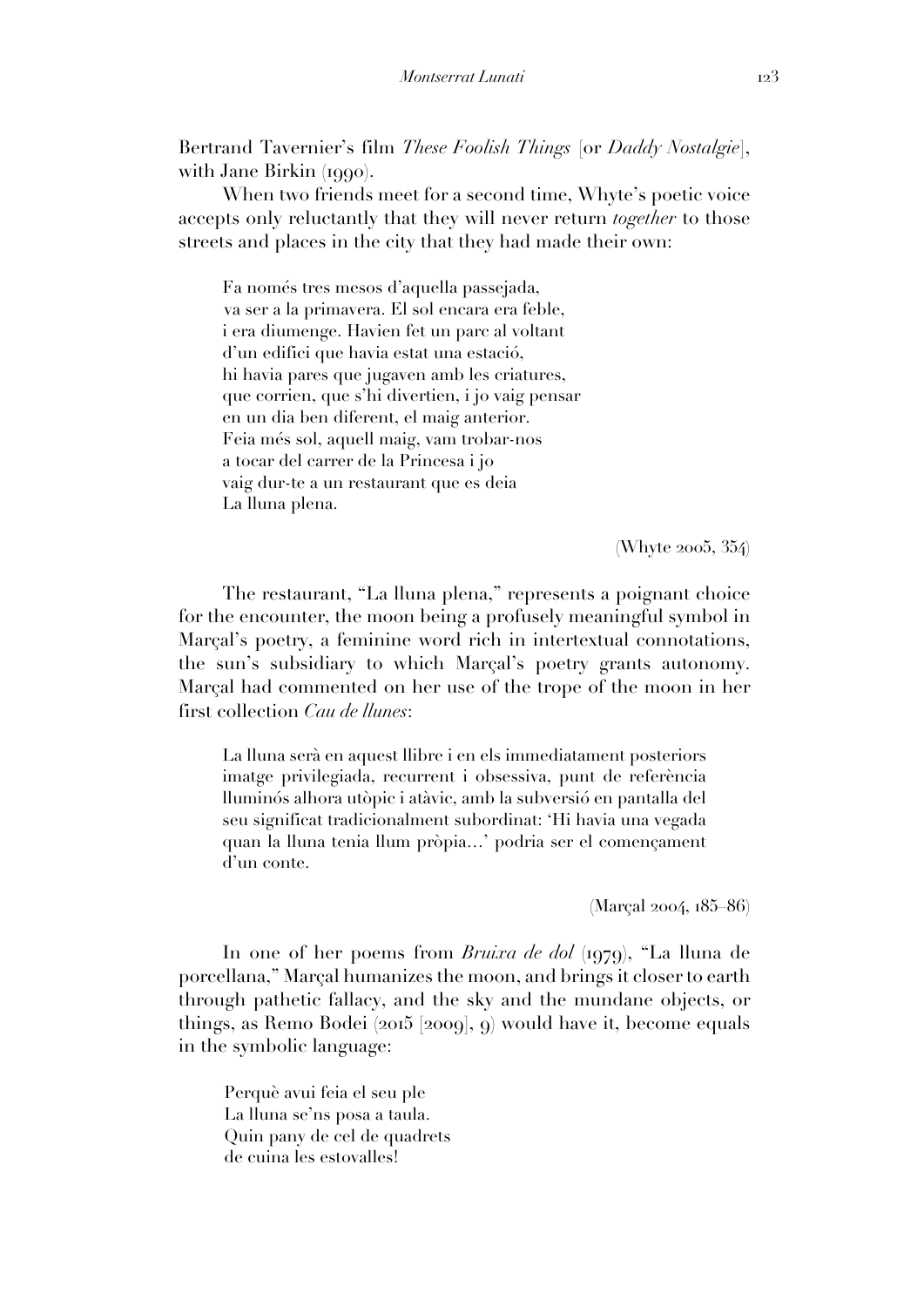(Marçal 1989, 90)

Images of everyday things, mostly related to the home, make their presence felt in a way that has been neglected by more lofty poetic traditions because of their apparent insignificance. These images are symbolic because language is inescapably metaphorical, "material things transmit immaterial symbols [such as emotional meanings]," says Remo Bodei (2015 [2009], 72), but in some of her poems, Marçal draws attention to their physical substance and to how they stand out as references to a different, material order.<sup>3</sup>

In Marçal's "Cançó del bes sense port," from *Sal oberta* (1982), we again find a humanized moon, one now exposed to intemperate weather, as the poet herself would later be: a dark, menacing moon:

[...] la tristesa dins la mar, la mar dins la lluna cega. I la lluna al grat del vent com una trena negra.

(Marçal 1989, 228)

The moon, a traditionally feminine image, is often associated to the poetic subject herself. There are many beautiful examples where, as Marçal herself writes, "vida i poesia fan la trena, indestriables" (2004, 185). In a poem from *Sal oberta*, the "I" of the poem, here experiencing a crescent phase, identifies with the moon and claims that they will sail freely together when the laws of empire, a patriarchal empire, no longer impose their presence:

Sents? La lluna davalla i et diu Mercè-creixent, i se t'esmuny per sota el davantal i, a vol, et pren el novenari d'heura que lliga sal i sant, a cel obert…

Cenyides per la serp de la tenebra la lluna i tu sou u: arbre i mirall. Fareu el ple quan el jorn llevi l'àncora i naveguin banderes sense imperi.

(Marçal 1989, 243)

<sup>&</sup>lt;sup>3</sup> We will later see how Whyte also uses images of domestic utensils to illustrate his relationship with the Gaelic language. A celebration of women's traditional chores that pays homage to the mundane tools of the domestic space as a site of struggle may also be found in an early poem by Marçal, *Cau de llunes* (1989, 47).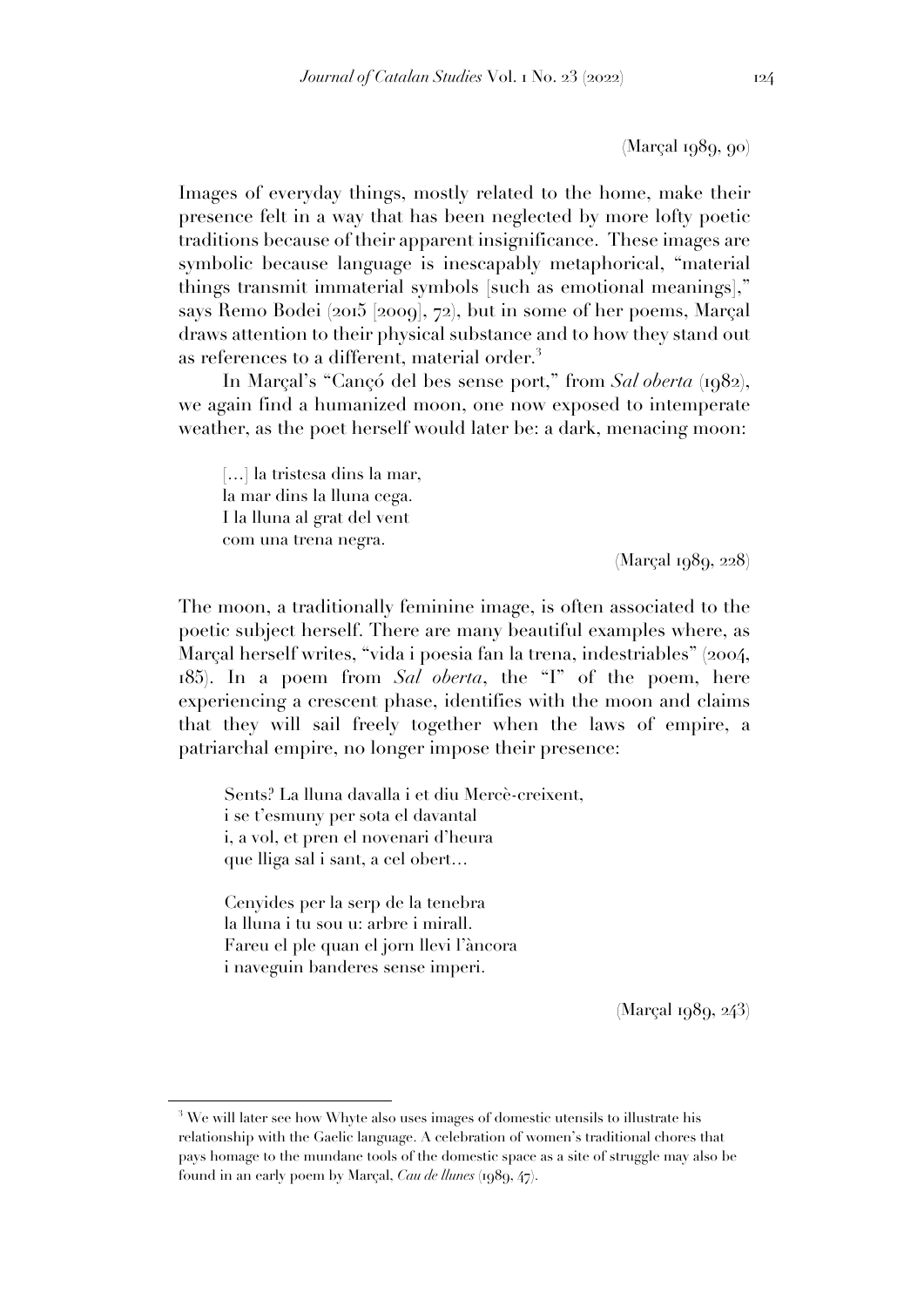From early on, the moon, for Marçal, is also a powerful companion in women's struggle. In the poem "Vuit de març," Marçal writes:

Amb totes dues mans alçades a la lluna, obrim una finestra en aquest cel tancat.

 $(1989, 169)$ 

Once Whyte's poetic voice has acknowledged his friend's illness, it then waxes urgent, loquacious, vociferous even, about it. Once again, the body, a "libidinal surface, a site of multiple coding [...] a living text," in the words of Rosi Braidotti (1994, 59), tells a story:

[…] Ja feia un cert temps que havies entomat el primer assalt del càncer i els cabells, em va semblar, t'havien crescut més espessos que abans.

(Whyte 2005, 354)

Good humour comes to the rescue, but the determination to talk openly about the ugly aspects of the illness and the effects of the cancer treatment, is overwhelming:

[...] Et vaig preguntar si t'havies fet fotos quan eres més calba que jo. Vam riure'ns-en com si la malaltia fos una cosa que pertangués al passat.

(Whyte 2005, 354)

Even though when they first meet, death seems to have been cheated, the text is full of the mournful sorrow that comes with the certainty of death. Death is thus proleptic and analeptic at the same time, an anachronistic, anticipated presence that forcefully wants to be part of the conversation. On this score, it is remarkable how Jacques Derrida's views on friendship, death, mourning and the self aptly characterize Christopher Whyte's poem to Maria-Mercè Marçal. For Derrida, mourning lurks in every friendship from the beginning; it is there, that is, long before death takes away one's friends**.** Derrida describes the emotional involvement with a friend in terms of mourning: "Je ne pourrais pas aimer d'amitié sans m'engager, sans me sentir d'avance engagé à aimer l'autre par-delà la mort" (Derrida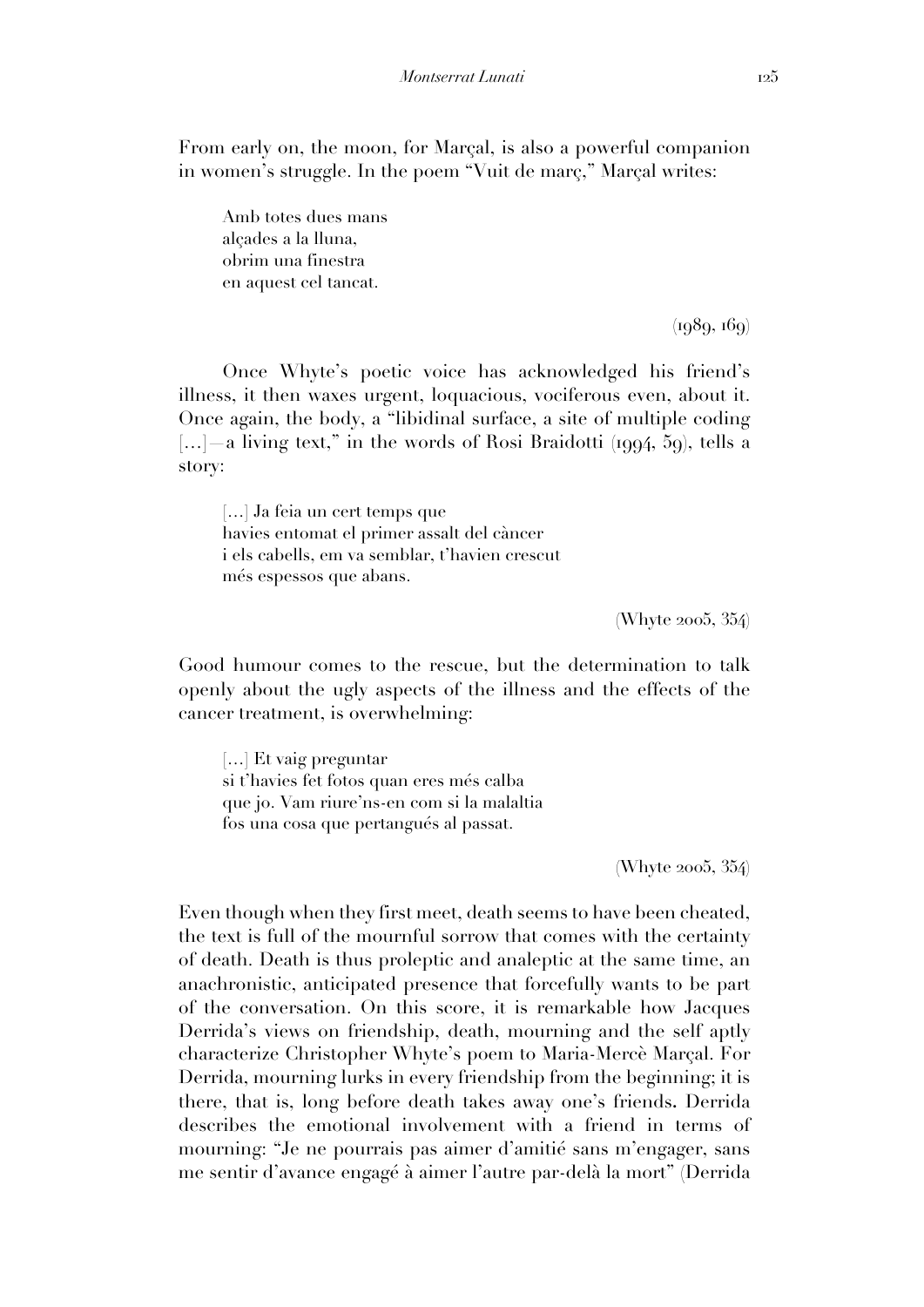1994a, 29) ["I could not love a friend without engaging myself, without feeling myself in advance engaged to love the other beyond death" (Derrida 2005, 12)]. In an interview with Maurizio Ferraris, Derrida defines himself in terms of mourning through a challenging post-Cartesian statement: "Je suis endeuillé, donc je suis" (Derrida 1992, 331) [I mourn, therefore I am (Derrida 1995, 321)]. Indeed, the feeling of sorrowful anticipation permeates every line of Whyte's long poem. For Derrida, "living is nothing other than living on, surviving in or as the experience of mourning the other" (Worthan 2010, 228). Derrida is clearly not indifferent to the death of others. In *Chaque fois unique, la fin du monde* (2003) [*The Work of Mourning* (2001)], the book that collects his writings after the death of friends, it is clear that for him

[...] there is no friendship without the chance of one friend dying before the other. Friendship is thus forged amid this structurally irreducible possibility, in which survival and mourning enter into the relationship right from the start, long before death. Mourning therefore begins with the friend rather than at friendship's end in death.

(Wortham 2010, 227)

In Whyte's long poem, the friend who is dying accentuates this ominous, undeniable feeling, as if replicating Derrida's thoughts through an experience filtered through poetic language.

### **Two Double Outsiders**

The fourth section of the poem focusses on the elements that constitute the identities of the poetic subject and his addressee, his friend, those elements that bring them closer together, both somehow foreigners in their own land. Issues of language, sexuality, poetry and translation are accordingly highlighted. The poetic subject thus *affirms* his linguistic choice, in a way similar to her linguistic choice, one that was not free from conflict, Whyte being from an Irish-Catholic background, a community subject to significant discrimination in Scotland:

Per això vaig triar aquesta llengua negligida amb paraules com plats que un dia foren regis, resplendents, però que després algú va desar en un bufet polsós. I com un vailet poruc que s'està convidat a casa d'algú altre com si no tingués dret a ser-hi, jo vaig trobar la clau que obria el bufet i a poc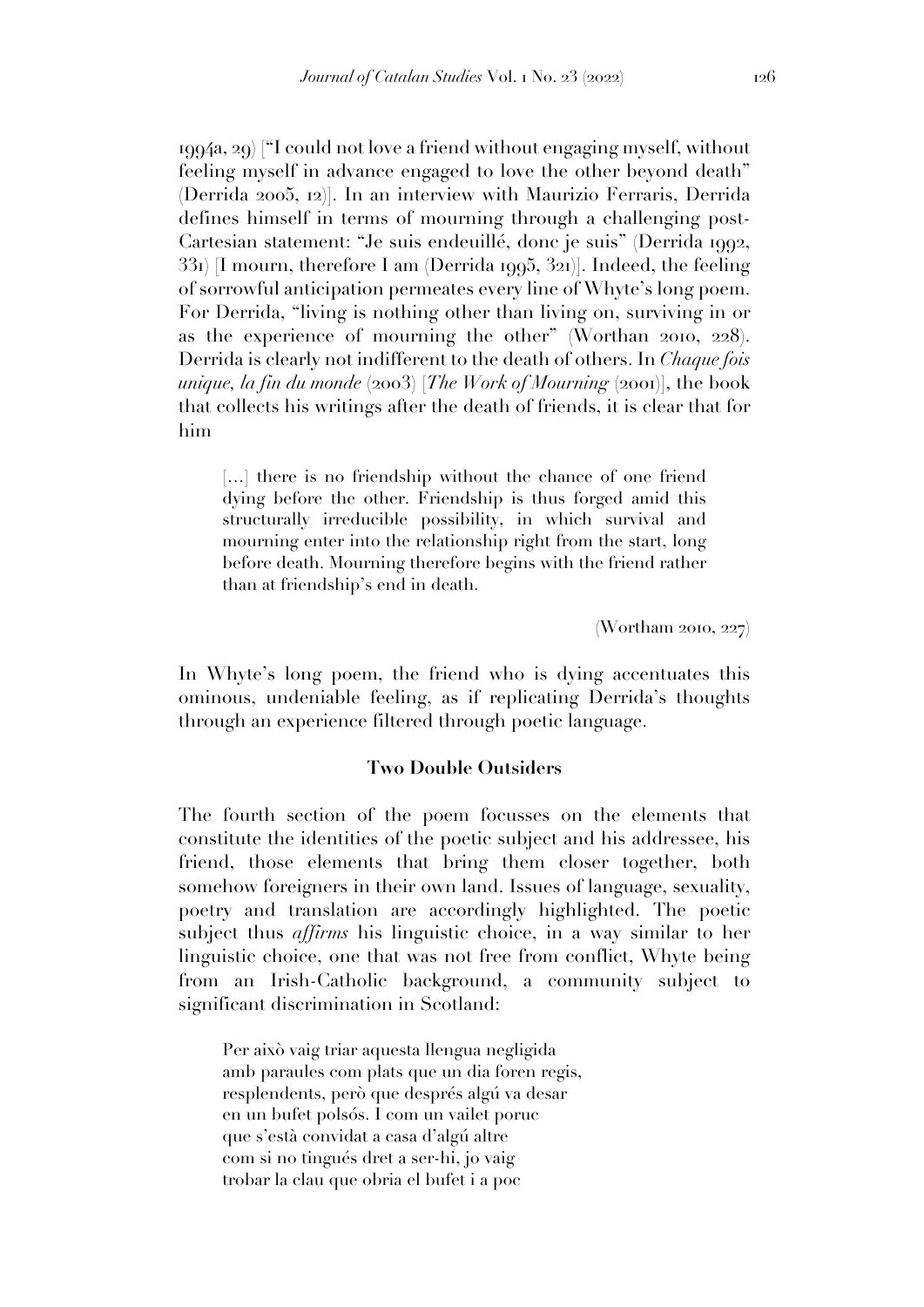a poc vaig anar enduent-me'n els plats, aplegant-los en un amagatall, netejant-los fins que els antics colors tornaven a aparèixer com abans, al meu regne secret, però sempre atemorit que algú no se n'adonés d'aquells buits al bufet.

(Whyte 2005, 356)

Just as we have seen in Marçal's poetry, images of everyday things that are rarely given poetic status are also carefully selected by Whyte. Theirs is not a metaphysical language that operates with concepts; instead, it is a language that is eminently literary, at once metaphorical and close to the materiality of bodies and things. Whyte mentions other connections between the two poets, such as their translations of Marina Tsvetaeva (Marçal had done hers with Monica Zgustová in the early 1990s) and, also, their sexuality as an alternative, unconventional, freer way of understanding relationships of love:

[...] Complayes versos de la poetessa russa meravellant-hi com jo, talment grans d'un rosari d'un valor incalculable que vas traduir a la teva llengua. Comptat i debatut, per què no he de lloar també aquell amor particular, que ens empenyia a nous reptes i noves proeses i a la fundació de famílies noves?

(Whyte 2005, 356)

One of the most interesting aspects of Derrida's approach to mourning is his consideration of how we interiorize the dead, these others who become memory the moment they die, who "now [live] nowhere but in me" (Wortham 2010, 229). In *Mémoires: pour Paul de Man* (1988, 29), Derrida talks about "*le deuil impossible*" [impossible mourning], whereby the other is unconditionally accepted but retained as a discrete foreign body, incorporated as a distinct subject, its differences acknowledged and respected because what matters is singularity, not one's absorption of the other. As William Watkin notes in *On Mourning* (2004, 199), other thinkers such as Lévinas, Nancy or Lyotard, share with Derrida the same insistence "on the responsibility of mourning the lost other, turning attention away from those who grieve and towards those who have been lost […]. [An] ethical consideration of otherness rather than subjective coherence." Derrida talks about this "*deuil impossible* qui, laissant à l'autre son altérité, en respecte l'éloignement infini, refuse ou se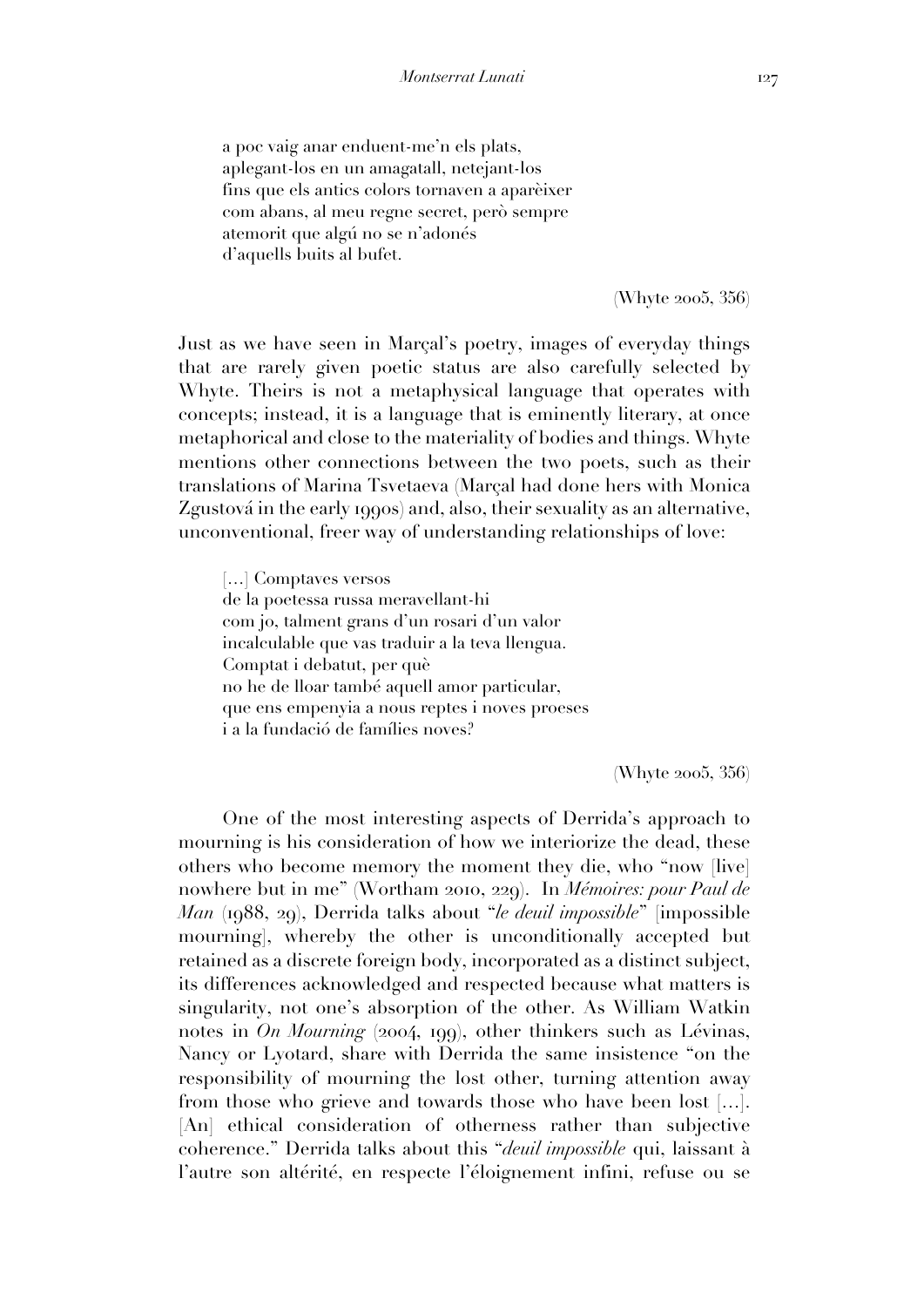trouve incapable de le prendre en soi […]" (Derrida 1988, 29) [impossible mourning, which, leaving the other his alterity, respecting thus his infinite remove, either refuses to take or is incapable of taking the other victim oneself] (Derrida 1989, 6), that is, respecting to the extreme the irreplaceable singularity of the dead other, accepting his or her infinite alterity, his or her singularity. The concepts of introjection and incorporation are distinctively discerned in Nicolas Abraham and Maria Torok's *The Wolf Man's Magic Word: A Cryptonomie* (1986), for which Derrida wrote the Foreword "*Fors*: The Anglish Words of Nicolas Abraham and Maria Torok" (xi–xlviii). For them, introjection is linked to a form of successful mourning, and incorporation to a form of pathological grieving, as summarized by Alessia Ricciardi (2003, 214), while they add nuances to the Freudian concepts of mourning and melancholia. In *Fors*, Derrida revisits the "interchangeability" (Ricciardi 2003, 37) of Freud's concepts and asserts that:

The incorporation is never finished. It should even be said: It never finishes anything *off*. First, for the following general reason: It is worked through by introjection. An inaccessible introjection, perhaps, but for which the process of incorporation always carries within it, inscribed in its very possibility, the "nostalgic vocation." Next, because it always remains contradictory in its structure: By resisting introjection, it prevents the loving, appropriating assimilation of the other, and thus seems to preserve the other *as* other (foreign), but also it does the opposite.

(Derrida 1986, xxi–xxii)

In Whyte's poem, we find this Derridean aspect of mourning as the respect for the dead friend that entails an intense fidelity to the "otherness of the other" (Derrida 1986, xxii), in the sense that we perceive the challenge posed by the dead's otherness in us, the dead's difference which can never be completely embraced. In the last section, the poetic voice recounts the moment when he learnt about the death of his poet friend, Maria-Mercè Marçal:

¿Està mal fet lamentar no sols la teva pèrdua sinó també la de totes les obres que haurien pogut sortir de la teva mà si haguessis continuat viva? Si en fos capaç, escriuria jo la teva novel·la: cada mot i paràgraf i capítol, però això és impossible.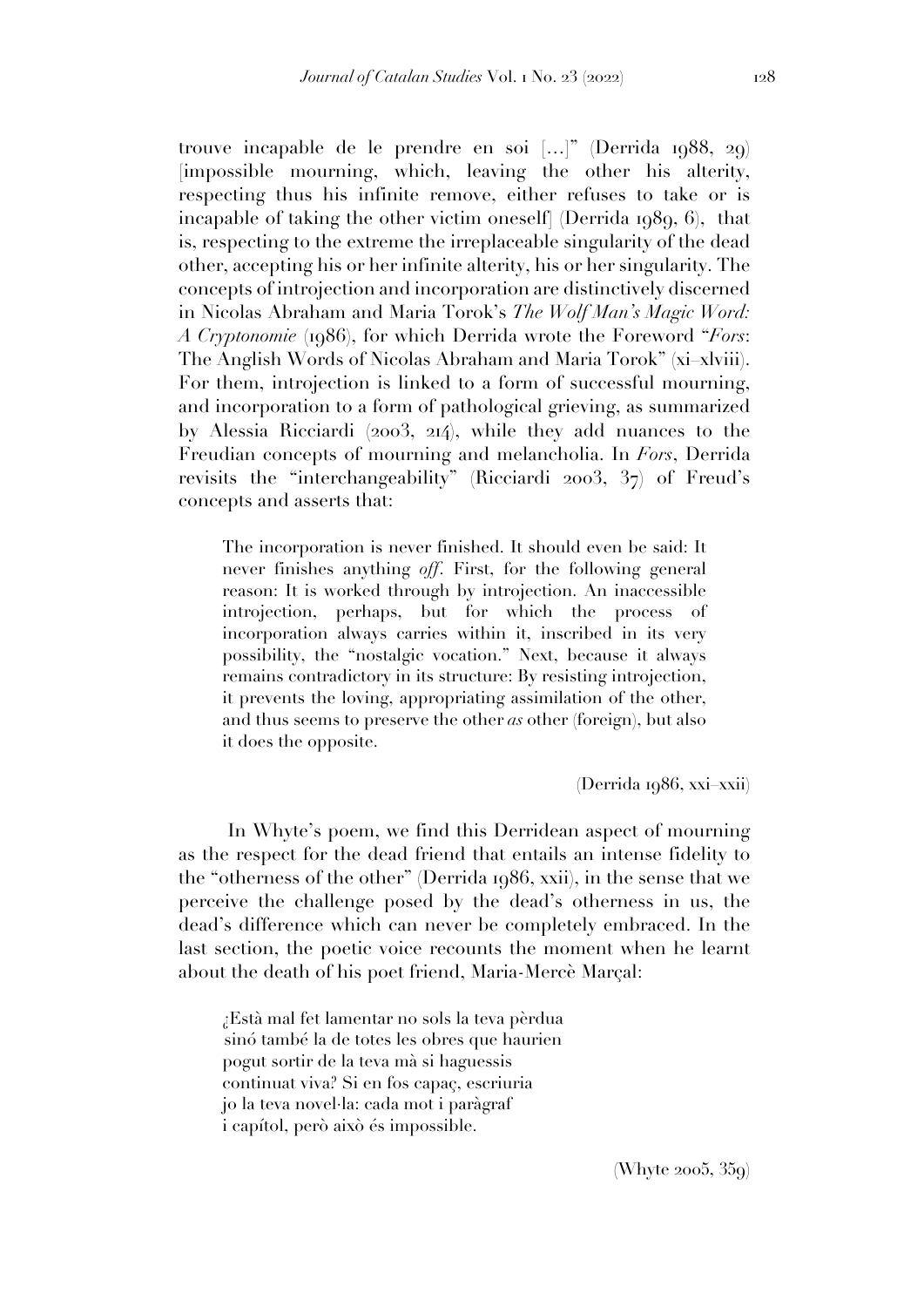It is indeed impossible: in terms of mourning, the poetic subject's interiorization of his friend *par-delà la mort* is closer to the process of incorporation, as the respect for the difference, the singularity, of that particular other, causes the poetic subject to stop short of any appropriation: he cannot write *her* novel; he cannot even finish it *for* her.

The conversation between the two poets is truncated by death: "La mort, le fouet" [Death, the whip], says Canadian poet Denise Desautels (2001, 40). The last two lines, after referring to the unwritten book, mark the inevitability of death with a touch of a post-Freudian melancholia which, rather than being an indication of a pathological attachment to loss, reminds us of Alison Landsberg's statement that "memories are never finished business" (2004, 45). As such, they practically ooze Derridean ethics with an everlasting affection for the now "spectral" friend - a significant ending to an inevitably aporetic text of mourning, both "unavoidable and impossible" (Gaston 2006, back cover):

I ens queden solament fragments i pistes i el nostre dolor, trist, intransferible.

Melancholia here is affection, and we can say, with Sarah Ahmed (2004, 159), that the memory of the friend will persist, "taken within the subject, as a kind of ghostly death," a fragmented ghost who will always need "a hospitable accommodation," as Derrida himself put it (1994b, 175).

# **Works Cited**

Ahmed, Sarah. 2004. *The Cultural Politics of Emotion*. New York: Routledge.

Appignanesi, Lisa. 2000. *Losing the Dead: A Family Memoir*. London: Vintage. Barnes, Julian. 2013. *Levels of Life*. London: Jonathan Cape.

- Bodei, Remo. 2015 [2009]. *The Live of Things, The Love of Things*. Translated by Murtha Baca. Fordham: Fordham UP.
- Braidotti, Rosi. 1994. *Nomadic Subjects: Embodiment and Sexual Difference in Contemporary Feminist Theory*. New York: Columbia UP.
- Brossa, Joan. 1995. "Elegia al Che." In *Poesia i prosa, amb estudi introductori, selecció de textos i propostes de treball*, edited by Glòria Bordons. València: Editorial 3 i 4, 176. [Also available at the permanent site: http://www.fundaciojoanbrossa.cat/obraDest.php?idmenu=3&menu2=  $7&\text{submenu}=9&\text{did}=61$
- Butler, Judith. 2004. *Precarious Life: The Powers of Mourning and Violence*. London: Verso.

Derrida, Jacques. 1986. "Foreword: *Fors*. The Anglish Words of Nicolas Abraham and Maria Torok." Translated by Barbara Johnson. In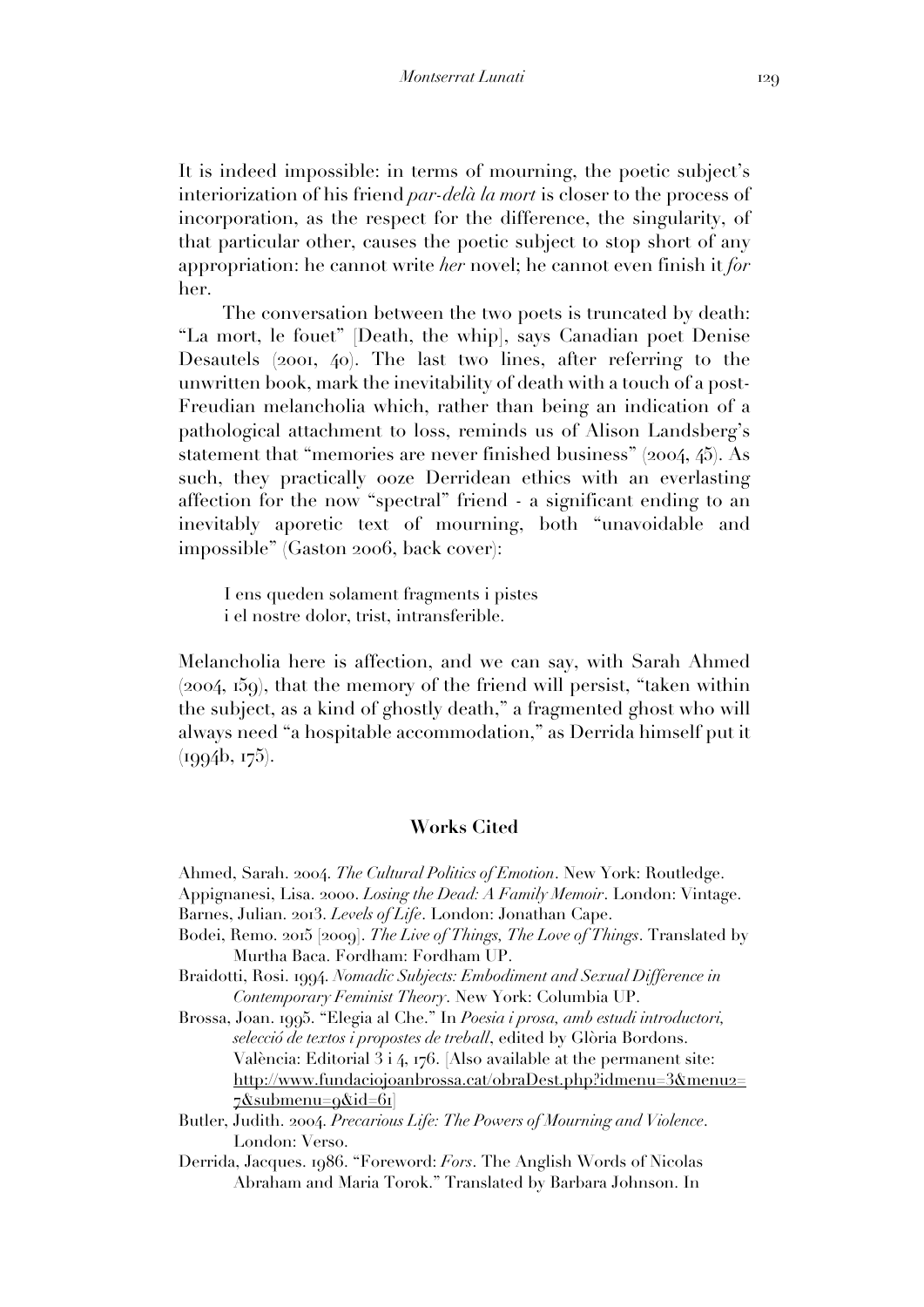Nicolas Abraham and Maria Torok. *The Wolf Man's Magic Word: A Cryptonymy,* translated by Nicolas Rand, xi–xlviii. Minneapolis: Minnesota UP.

- Derrida, Jacques. 1988. *Mémoires: pour Paul de Man*. Paris: Galilée.
- Derrida, Jacques. 1989. *Memories for Paul de Man*. New York: Columbia UP.
- Derrida, Jacques. 1992. *Points de suspension: Entretiens*. Paris: Galilée.
- Derrida, Jacques. 1994a. *Politiques de l'amitié suivi de L'Oreille de Heidegger*. Paris: Galilée.
- Derrida, Jacques. 1994b. *Specters of Marx: The State of the Debt, the Work of Mourning and the New Internationa*l. Translated by Peggy Kamuf. New York and London: Routledge.
- Derrida, Jacques. 1995. *Points… Interviews, 1974-1994*, edited by Elizabeth Weber. Translated by Peggy Kamuf et al. Stanford: Stanford UP.
- Derrida, Jacques. 2001. *The Work of Mourning*, edited by Anne-Pascale Brault and Michael Naas. Chicago: Chicago UP.
- Derrida, Jacques. 2003. *Chaque fois unique, la fin du monde*, edited by Anne-Pascale Brault and Michael Naas. Paris: Galilée.
- Derrida, Jacques. 2005. *The Politics of Friendship*. Translated by George Collins. London and New York: Verso.
- Desautels, Denise. 2000. *Tombeau de Lou*. Montreal: Éditions du Noroît. Translated into Catalan by Antoni Clapés. 2001. *Tomba de Lou*. Vic: Cafè Central/ Eumo.
- Freud, Sigmund. 1991. "Mourning and Melancholia." Translated by James Strachey. In *On Metapsychology: The Theory of Psychoanalysi*s, The Penguin Freud Library, Vol. II, 251–68. London: Penguin.
- Gallant, Mavis. 2004. "Foreign Lands." *The Guardian*, 21 February. https://www.theguardian.com/books/2004/feb/21/featuresreviews.guard ianreview12 [permanent URL]
- Gaston, Sean. 2006. *The Impossible Mourning of Jacques Derrida*. London and New York: Continuum.
- Landsberg, Alison. *Prosthetic Memory: The Transformation of American Remembrance in the Age of Mass Culture*. New York: Columbia UP.
- Manrique, Jorge. 1511. "Ved qué congoxa la mía." In *Cancionero General*, edited by Hernando del Castillo. http://www.cervantesvirtual.com/obravisor/obra-completa--0/html/ff6c9480-82b1-11df-acc7- 002185ce6064\_4.html [permanent URL]
- Marçal, Maria-Mercè. 1989. *Llengua abolida, 1973–1988*. València: Editorial 3 i 4.
- Marçal, Maria-Mercè. 2000. *Raó del cos*. Barcelona: Proa & Edicions 62.
- Marçal, Maria-Mercè. 2004. *Sota el signe del drac: Proses 1985–1997*. Barcelona, Proa.
- Marçal, Maria-Mercè. 2014. *The Body's Reason, Poems in Catalan*. Translated by Montserrat Abelló and Noèlia Díaz-Vicedo. London: Francis Boutle Publishers.
- Marks, Laura. U. 2000. *The Skin of Film: Intercultural Cinema Embodiment and the Senses*. Durham and London: Duke UP.
- McDonald, Helen. 2014. *H is for Hawk*. London: Vintage.
- Mèlich, Joan-Carles. 2017. *L'experiència de la pèrdua: Assaig de filosofia literària*. Barcelona: Arcàdia.
- Montero, Rosa. 2013. *La ridícula idea de no volver a verte*. Barcelona: Seix Barral.